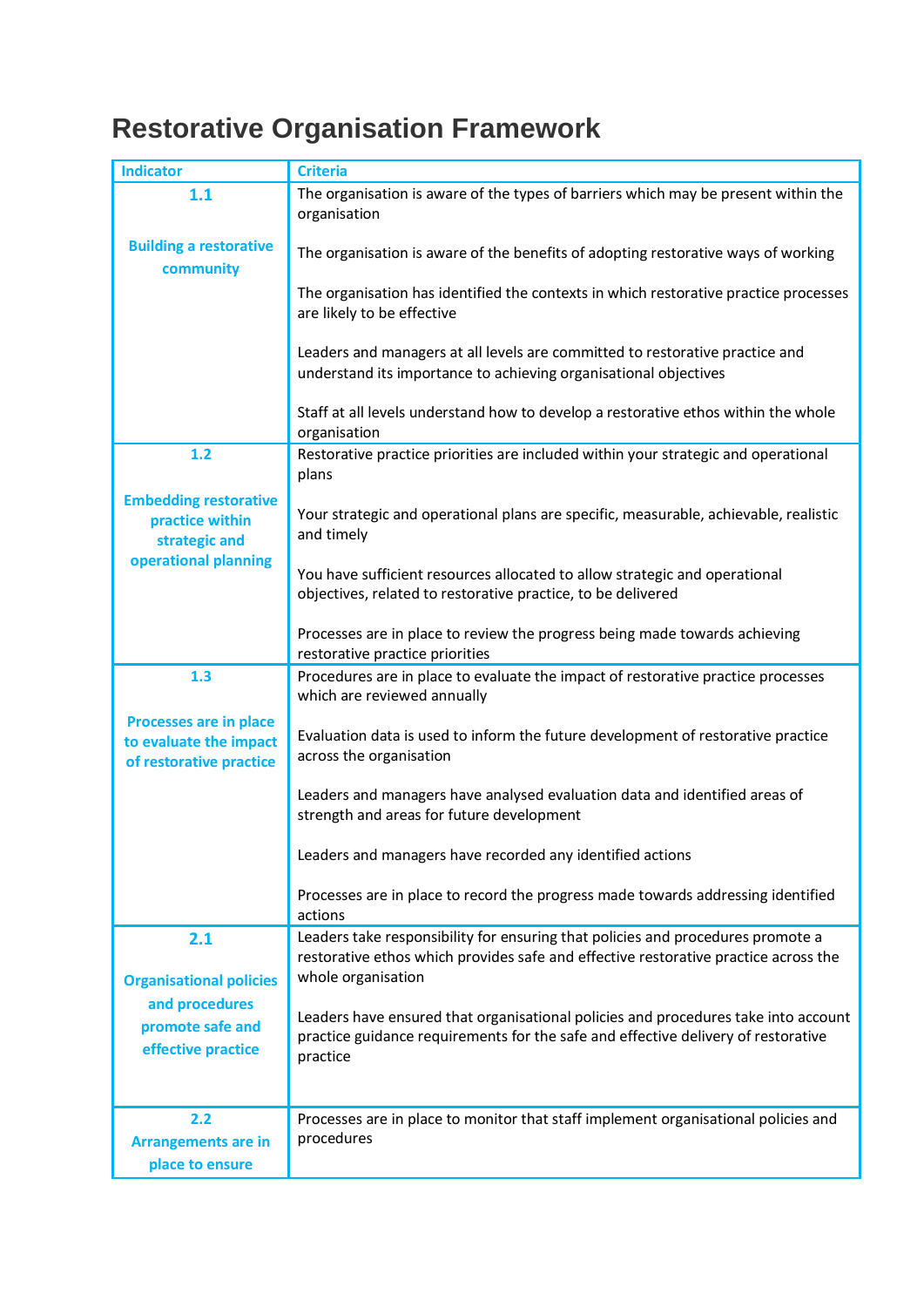| compliance with<br>organisational policies<br>and procedures                                    | Procedures are in place to quality assure the delivery of restorative practice<br>processes which are reviewed annually<br>The organisation has undertaken quality assurance checks in line with                                                                                               |
|-------------------------------------------------------------------------------------------------|------------------------------------------------------------------------------------------------------------------------------------------------------------------------------------------------------------------------------------------------------------------------------------------------|
| 2.3                                                                                             | organisational procedures<br>The organisation has a written policy review procedure in place                                                                                                                                                                                                   |
| <b>Arrangements are in</b><br>place for reviewing<br>organisational policies<br>and procedures  | The organisation has a written procedure for disseminating revised policies and<br>procedures to staff across the organisation                                                                                                                                                                 |
| 3.1                                                                                             | The organisation has provided employees with training commensurate with their<br>role                                                                                                                                                                                                          |
| <b>Staff are trained to a</b><br>level commensurate<br>with their role                          | The organisation has provided employees who facilitate formal/direct restorative<br>process with a minimum of 3-day facilitation training                                                                                                                                                      |
| 3.2                                                                                             | The organisation has provided all staff with an induction to the organisation's<br>which includes your restorative practice policies and procedures                                                                                                                                            |
| <b>Restorative practice is</b><br>included within the<br>organisation's<br>induction procedures |                                                                                                                                                                                                                                                                                                |
| 3.3                                                                                             | The organisation has provided employees with opportunities for continued<br>professional development which enhances their restorative practice skills                                                                                                                                          |
| <b>Organisational</b><br>commitment to<br>continued professional<br>development                 | The organisation has maintained a record of the continued professional<br>development undertaken by employees                                                                                                                                                                                  |
| 4.1                                                                                             | The organisation has a written practice supervision procedure in place                                                                                                                                                                                                                         |
| <b>Provide opportunities</b><br>for practice supervision                                        | The organisation has provided employees with either individual or group practice<br>supervision every 12-weeks led by an appropriately trained practice supervisor as<br>outlined within the RJC's Practice Guidance                                                                           |
| 4.2                                                                                             | The organisation has provided regular line management opportunities for staff                                                                                                                                                                                                                  |
| <b>Provide practitioners</b><br>with line and<br>performance<br>management<br>opportunities     | The organisation has procedures in place for practice supervisors to feed into line<br>and performance management processes                                                                                                                                                                    |
| 5.1<br><b>Identifying appropriate</b><br>restorative processes                                  | The organisation and their employees can explain the range of restorative<br>processes available and their relative advantages and disadvantages<br>The organisation and their employees can explain the circumstances when<br>restorative practices would be considered to be not appropriate |